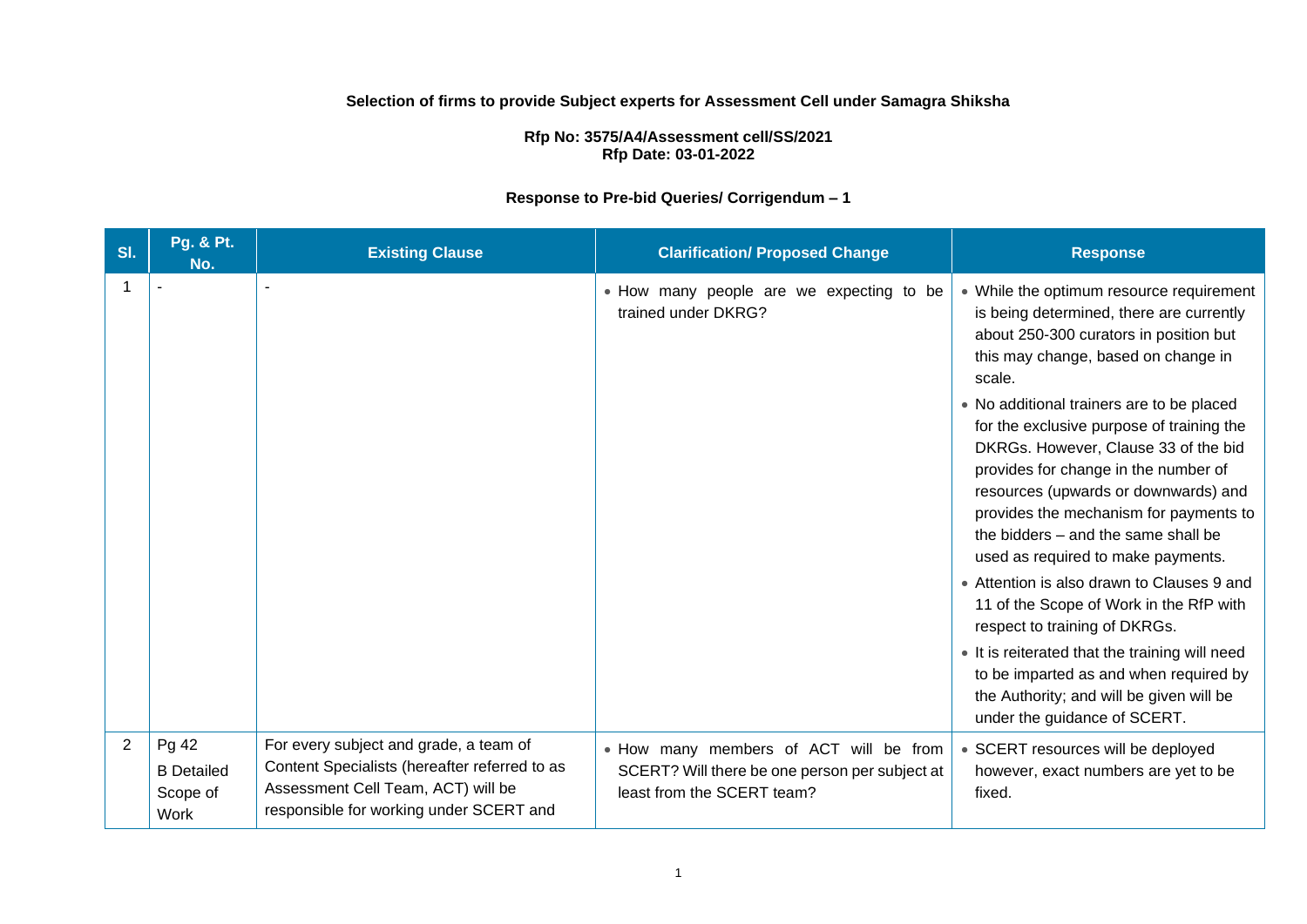| SI.            | <b>Pg. &amp; Pt.</b><br>No.                          | <b>Existing Clause</b>                                                                                                                                                                                                      | <b>Clarification/ Proposed Change</b>                                                                                                                                                                                                                                                                                                            | <b>Response</b>                                                                                                        |  |
|----------------|------------------------------------------------------|-----------------------------------------------------------------------------------------------------------------------------------------------------------------------------------------------------------------------------|--------------------------------------------------------------------------------------------------------------------------------------------------------------------------------------------------------------------------------------------------------------------------------------------------------------------------------------------------|------------------------------------------------------------------------------------------------------------------------|--|
|                | Pt. 1                                                | closely guided by Government school<br>teachers. This ACT will consist of<br>representatives from the Bidder(s) and from<br>the SCERT.                                                                                      |                                                                                                                                                                                                                                                                                                                                                  | • Adequate support will be made available<br>from SCERT, subject wise.                                                 |  |
| 3              |                                                      |                                                                                                                                                                                                                             | • Are the DKRG & ACT only expected to work on<br>item development or are they expected to do<br>other aspects of assessments as well like high<br>end data management and analysis?                                                                                                                                                              | • Focus will be on item development and<br>item development related training only -<br>under supervision of SCERT.     |  |
| $\overline{4}$ | Pg 44<br>Detailed<br>Scope of<br>Work<br>B2, Point 3 | ACT: This team would consist of content<br>specialists cum teachers of SCERT under<br>whom the selected firm(s) will work. They will<br>work closely with each other and will be<br>stationed in the DPI Office at Chennai. | . In today's situation of COVID when all the<br>people are working from home and meeting<br>virtually, is it possible for the content specialists<br>to be stationed at any place or do they need to<br>be stationed at DPI only or is it ok for them to be<br>at any location as long as they are available and<br>able to meet virtually, etc. | • No change. Please see Corrigendum #3.                                                                                |  |
| 5              | Pg 44<br>Detailed<br>Scope of<br>Work<br>B2, Point 3 | ACT: This team would consist of content<br>specialists cum teachers of SCERT under<br>whom the selected firm(s) will work. They will<br>work closely with each other and will be<br>stationed in the DPI Office at Chennai. | • If not all, can some of the people from the team<br>be stationed at other locations. This would allow<br>bringing in the best people from across the<br>country.                                                                                                                                                                               | • Refer response to Q. 4.                                                                                              |  |
| 6              |                                                      |                                                                                                                                                                                                                             | • For the people stationed at DPI will laptops,<br>peripherals and internet and mobile connectivity<br>be provided? Currently the financials do not<br>have specifications for the same.                                                                                                                                                         | • All hardware resources will be made<br>available by the Government. Only the<br>resources are required to be posted. |  |
| $\overline{7}$ | Pg 44<br>Detailed<br>Scope of<br>Work<br>B, Point 3  | The ACT will review questions created for both<br>English and Tamil medium of instruction.                                                                                                                                  | • Is it mandatory for all the content specialists to<br>be able to review questions in Tamil because<br>knowing Tamil and being able to translate and<br>validate questions in Tamil are different skills.<br>People who would be good at item development                                                                                       | • No change.                                                                                                           |  |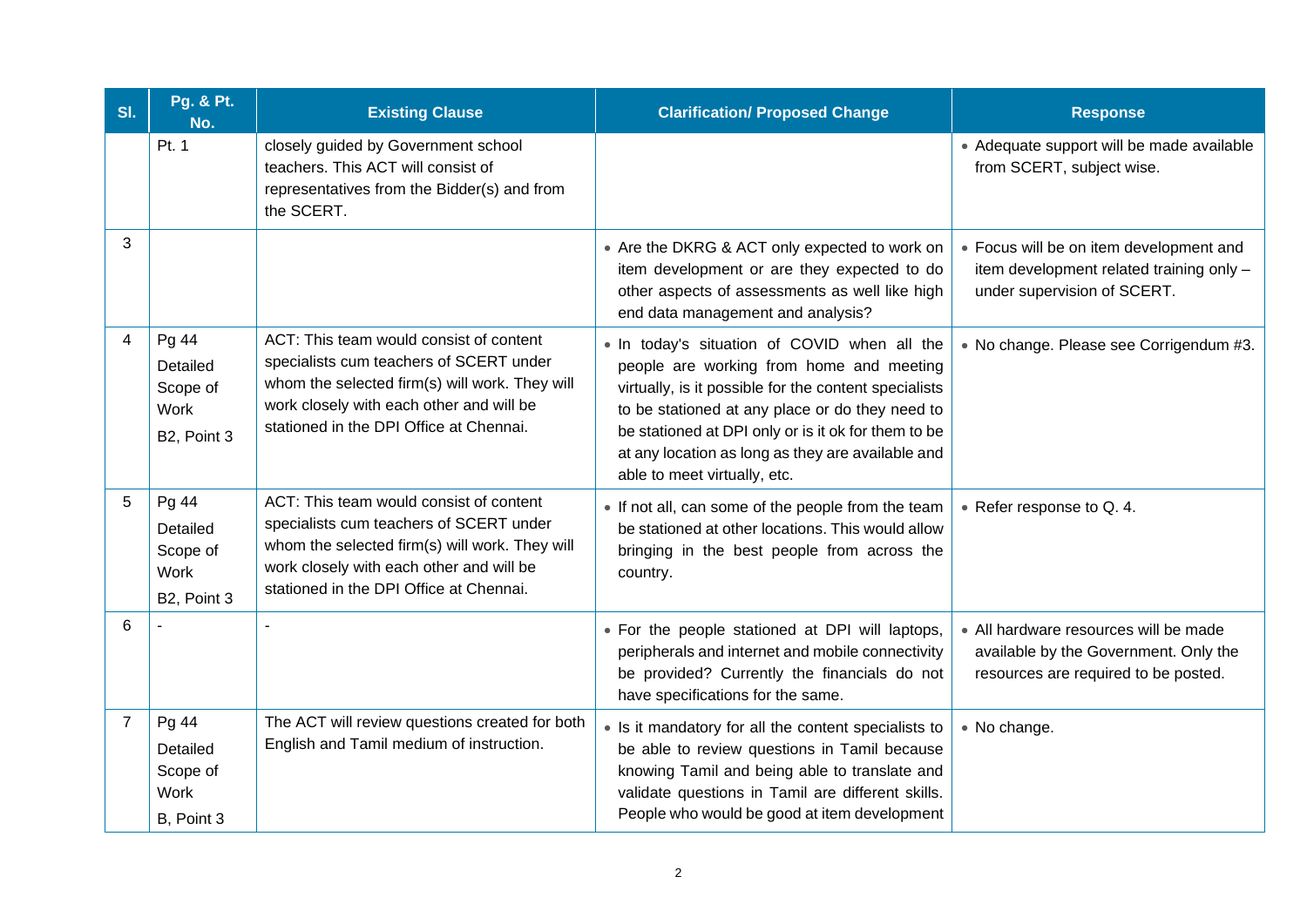| SI. | Pg. & Pt.<br>No.                                                                          | <b>Existing Clause</b>                                                                                                                                                                                                                                                                                                                                                                                             |                      | <b>Clarification/ Proposed Change</b>                                                                                                                                                                                                                                                                                                  | <b>Response</b>                                                                                                                                                                                                                                                                     |  |
|-----|-------------------------------------------------------------------------------------------|--------------------------------------------------------------------------------------------------------------------------------------------------------------------------------------------------------------------------------------------------------------------------------------------------------------------------------------------------------------------------------------------------------------------|----------------------|----------------------------------------------------------------------------------------------------------------------------------------------------------------------------------------------------------------------------------------------------------------------------------------------------------------------------------------|-------------------------------------------------------------------------------------------------------------------------------------------------------------------------------------------------------------------------------------------------------------------------------------|--|
|     |                                                                                           |                                                                                                                                                                                                                                                                                                                                                                                                                    |                      | might not be able to translate or validate in Tamil<br>or vice versa.                                                                                                                                                                                                                                                                  |                                                                                                                                                                                                                                                                                     |  |
| 8   | Pg 15<br>Clause 17.8<br>Proposal<br>submission                                            | <b>Content</b><br><b>Envelope</b><br><b>Forms</b><br>Pre-<br>Request for<br>qualification<br>Proposal (RfP)<br>Envelope<br>envelop and<br>Qual 1<br><b>EMD</b><br>(Separately<br>sealed<br>envelope)<br>RfP<br>Technical<br>Tech<br>Proposal<br>Form<br>Envelope<br>(Separately<br>1,2,3,4,5<br>sealed<br>envelope)<br>Financial<br><b>Financial Form</b><br>1,2<br>proposal<br>(Separately<br>sealed<br>envelope) | Appendix<br>1/1A Pre | • In the Rfp, the table for proposal submission<br>mentions Pre-qualification envelope which has<br>RfP envelope (Appendix 1/1A Pre Qual 1) and<br>EMD and then again it mentions RfP envelope<br>which has technical (Tech Form 1,2,3,4,5) and<br>financial (Financial Form 1,2) proposals. Are<br>these two RfP envelopes different? | • The pre-qualification envelope will<br>contain, (a) the bidders response so as<br>to comply with all pre-qualification<br>requirements and (b) the EMD.<br>• The RfP envelope will contain the<br>bidders detailed technical proposal.<br>• Financial envelope will be as stated. |  |
| 9   | Pg 42 and<br>43<br>Detailed<br>Scope of<br>Work,<br>Section $4-$<br>Terms of<br>Reference |                                                                                                                                                                                                                                                                                                                                                                                                                    |                      | • In the ACT, what is the role of the Content<br>Specialists of SCERT - will they be reviewing<br>questions, along with bidder's content<br>specialists, by a division of, say, classes/<br>grades, or types of review, etc.?                                                                                                          | • Their role broadly will be to review<br>questions; supervise the work of the<br>bidders.                                                                                                                                                                                          |  |
| 10  | Pg 42 and<br>43<br>Detailed<br>Scope of<br>Work,<br>Section 4-                            | $\overline{a}$                                                                                                                                                                                                                                                                                                                                                                                                     |                      | • What is the kind of review that will be<br>undertaken by the District Key Resource Group<br>(DKRGs) and altogether how many levels of<br>reviews are planned?                                                                                                                                                                        | • The DKRGs will be a first level check to<br>review the questions. It is also an activity<br>towards long term strengthening of the<br>DKRGs.<br>• Normally, two levels of reviews will be<br>conducted (1 <sup>st</sup> at the District and 2 <sup>nd</sup>                       |  |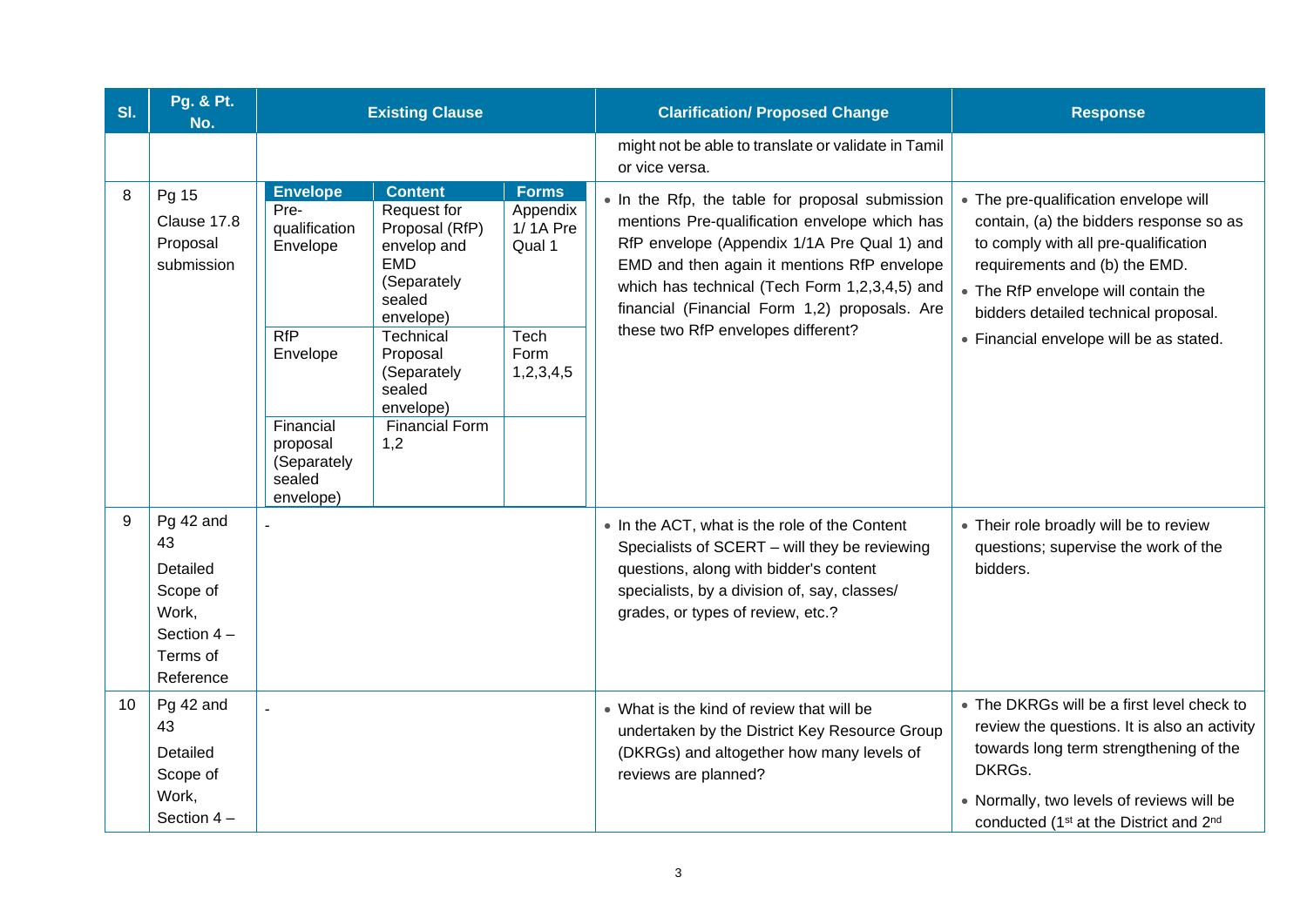| SI. | Pg. & Pt.<br>No.                                                                     | <b>Existing Clause</b>                                                                                                                                                                                                      | <b>Clarification/ Proposed Change</b>                                                                                                                                                                                                                                                                                                                                                                                                                    | <b>Response</b>                                                                                                                                                                                                     |
|-----|--------------------------------------------------------------------------------------|-----------------------------------------------------------------------------------------------------------------------------------------------------------------------------------------------------------------------------|----------------------------------------------------------------------------------------------------------------------------------------------------------------------------------------------------------------------------------------------------------------------------------------------------------------------------------------------------------------------------------------------------------------------------------------------------------|---------------------------------------------------------------------------------------------------------------------------------------------------------------------------------------------------------------------|
|     | Terms of<br>Reference                                                                |                                                                                                                                                                                                                             |                                                                                                                                                                                                                                                                                                                                                                                                                                                          | level at the State level). However, this<br>may be extended to three levels also if<br>required.                                                                                                                    |
| 11  | Pg 42 and<br>43<br>Detailed                                                          |                                                                                                                                                                                                                             | • Will there be a requirement to review the<br>answer, answer explanation, misconception/<br>distractor analysis as well?                                                                                                                                                                                                                                                                                                                                | · Questions, answers, and each answer<br>choice will need to be reviewed and<br>commentary provided.                                                                                                                |
|     | Scope of<br>Work,                                                                    |                                                                                                                                                                                                                             |                                                                                                                                                                                                                                                                                                                                                                                                                                                          | • The solution explanation and analysis of<br>each answer choice is required.                                                                                                                                       |
|     | Section $4-$<br>Terms of<br>Reference                                                |                                                                                                                                                                                                                             |                                                                                                                                                                                                                                                                                                                                                                                                                                                          | • For the purpose of this bid, a "question"<br>shall mean: the question, the translation<br>(as required), the answer choices,<br>analysis of the relevance of each answer<br>choice, and the solution explanation. |
| 12  | Pg 42 and<br>43<br>Detailed                                                          |                                                                                                                                                                                                                             | • Is there an expected number of questions to be<br>reviewed/finalized per person as a target per<br>day?                                                                                                                                                                                                                                                                                                                                                | • This expected number will evolve and<br>will be estimated as the project<br>progresses.                                                                                                                           |
|     | Scope of<br>Work,<br>Section $4-$                                                    |                                                                                                                                                                                                                             |                                                                                                                                                                                                                                                                                                                                                                                                                                                          | . In normal course, the work would take<br>place between 10 AM to 5:45 PM.                                                                                                                                          |
|     | Terms of<br>Reference                                                                |                                                                                                                                                                                                                             |                                                                                                                                                                                                                                                                                                                                                                                                                                                          | • However, there may be work exigencies<br>that will need to be addressed.                                                                                                                                          |
| 13  | B2. Project<br>Management<br>Unit, Section<br>$4 - Terms of$<br>Reference<br>(Pg 44) | ACT: This team would consist of content<br>specialists cum teachers of SCERT under<br>whom the selected firm(s) will work. They will<br>work closely with each other and will be<br>stationed in the DPI Office at Chennai. | • Considering the number of resources required<br>as well as their specialized qualifications and<br>experience, in order to widen our pool for<br>subject matter experts to serve as Content<br>Specialists in the ACT, we would prefer if the<br>requirement to have them stationed in the DPI<br>Campus in Chennai be dropped. This would<br>help us select profiles that are excellent in their<br>job but may not be able to relocate to the state. | • Refer response to Q. 4.                                                                                                                                                                                           |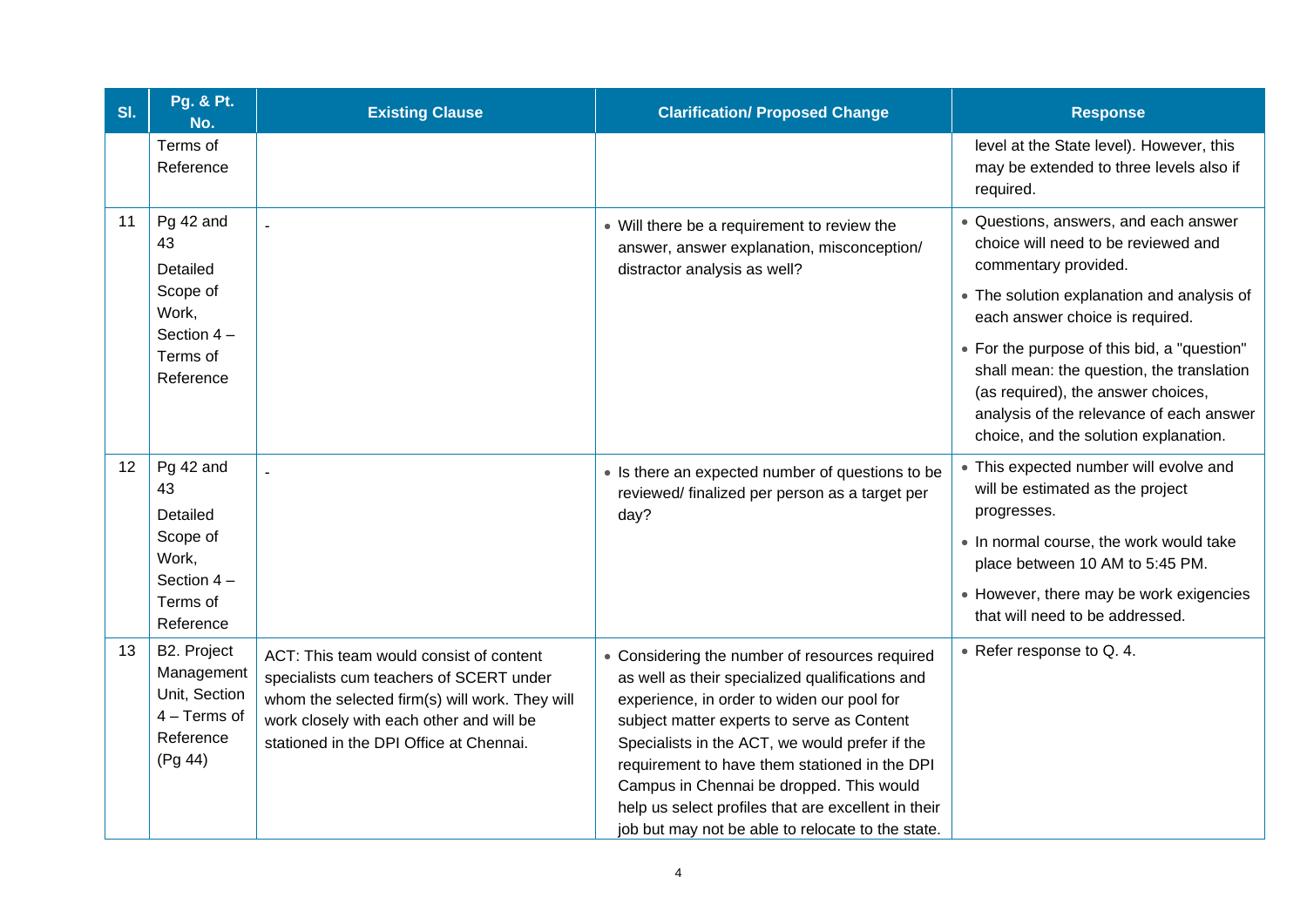| SI. | Pg. & Pt.<br>No.                                                                   | <b>Existing Clause</b>                                                                     | <b>Clarification/ Proposed Change</b>                                                                                                                                                                                                                                                                                                                                                                                                                                                                                                                                                                                                                     | <b>Response</b>                            |
|-----|------------------------------------------------------------------------------------|--------------------------------------------------------------------------------------------|-----------------------------------------------------------------------------------------------------------------------------------------------------------------------------------------------------------------------------------------------------------------------------------------------------------------------------------------------------------------------------------------------------------------------------------------------------------------------------------------------------------------------------------------------------------------------------------------------------------------------------------------------------------|--------------------------------------------|
|     |                                                                                    |                                                                                            | Especially in light of the COVID-19 pandemic<br>and others exigencies like rains, etc. please let<br>us know if there is possibility to change this<br>requirement. We will make sure that a certain<br>number of Project Managers are deployed in<br>DPI Campus, to serve as liaison between the<br>Content Specialists from SCERT and Content<br>Specialists from the bidder's organization.                                                                                                                                                                                                                                                            |                                            |
| 14  | B4.<br>Evaluation<br>Criteria,<br>Section $4-$<br>Terms of<br>Reference<br>(Pg 46) | The ACT will review questions created for both<br>English and Tamil medium of instruction. | • Question making and review involves both<br>subject matter skills to understand grade<br>appropriateness, competency mapping and<br>distractor/ misconception analysis, as well as<br>language skills to understand question<br>phrasing and options phrasing (in the case of<br>MCQs). Looking at the diverse set of skills<br>required to undertake question review<br>successfully, we would prefer if the<br>requirement of knowing Tamil be dropped so<br>subject matter experts from around the country<br>be included. We will make sure that Content<br>Specialist who can serve as Tamil translators<br>are included in the team, in any case. | • Refer response to Q. 7 in this document. |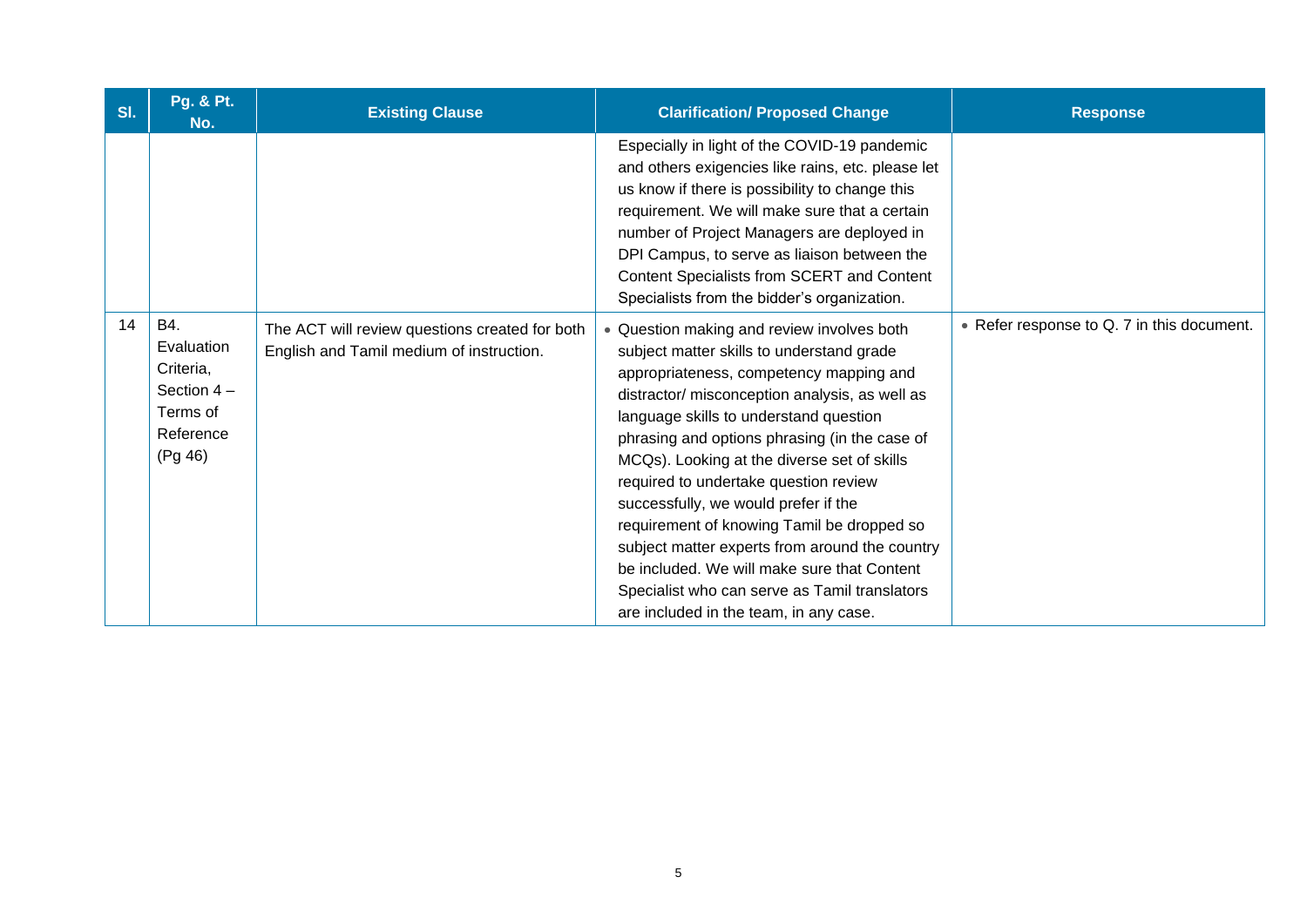### **Corrigendum #2: FORM FIN – 2**

**SUMMARY OF COSTS**

| SI.            | <b>Role</b><br><b>Resource</b>                           |                | <b>Grades</b> | <b>Remuneration</b><br>per role per<br>annum (Rs.) | <b>GST</b><br>(%) | <b>Total</b><br><b>Amount</b><br>(Rs.) incl.<br>of GST |
|----------------|----------------------------------------------------------|----------------|---------------|----------------------------------------------------|-------------------|--------------------------------------------------------|
| 1              | <b>Team Coordinator</b>                                  | 1              | All           |                                                    |                   |                                                        |
|                | <b>CONTENT SPECIALISTS</b>                               |                |               |                                                    |                   |                                                        |
| $\overline{2}$ | Tamil                                                    | 1              | 6 to 8        |                                                    |                   |                                                        |
| 3              | English                                                  | 1              | 6 to 8        |                                                    |                   |                                                        |
| 4              | <b>Mathematics</b>                                       | 1              | 6 to 8        |                                                    |                   |                                                        |
| 5              | Science                                                  | 1              | 6 to 8        |                                                    |                   |                                                        |
| 6              | Social                                                   | 1              | 6 to 8        |                                                    |                   |                                                        |
| $\overline{7}$ | Tamil                                                    | 1              | 9 to 10       |                                                    |                   |                                                        |
| 8              | English                                                  | 1              | 9 to 10       |                                                    |                   |                                                        |
| $9\,$          | Mathematics (in English)                                 | 1              | 9 to 10       |                                                    |                   |                                                        |
| 10             | Mathematics (in Tamil)                                   | 1              | 9 to 10       |                                                    |                   |                                                        |
| 11             | Science (in English)                                     | 1              | 9 to 10       |                                                    |                   |                                                        |
| 12             | Science (in Tamil)                                       | 1              | 9 to 10       |                                                    |                   |                                                        |
| 13             | Social                                                   | $\overline{1}$ | 9 to 10       |                                                    |                   |                                                        |
| 14             | Tamil                                                    | $\mathbf{1}$   | 11 to 12      |                                                    |                   |                                                        |
| 15             | English                                                  | 1              | 11 to 12      |                                                    |                   |                                                        |
| 16             | Physics (in English)                                     | $\mathbf{1}$   | 11 to 12      |                                                    |                   |                                                        |
| 17             | Physics (in Tamil)                                       | 1              | 11 to 12      |                                                    |                   |                                                        |
| 18             | Chemistry, Bio - Chemistry (in English)                  | $\mathbf{1}$   | 11 to 12      |                                                    |                   |                                                        |
| 19             | Chemistry, Bio - Chemistry (in Tamil)                    | 1              | 11 to 12      |                                                    |                   |                                                        |
| 20             | Botany, Zoology, Bio-Botany, Bio-Zoology<br>(in English) | 1              | 11 to 12      |                                                    |                   |                                                        |
| 21             | Botany, Zoology, Bio-Botany, Bio-Zoology<br>(in Tamil)   | 1              | 11 to 12      |                                                    |                   |                                                        |
| 22             | Mathematics (in English)                                 | $\mathbf{1}$   | 11 to 12      |                                                    |                   |                                                        |
| 23             | Mathematics (in Tamil)                                   | 1              | 11 to 12      |                                                    |                   |                                                        |
| 24             | Commerce (in English)                                    | 1              | 11 to 12      |                                                    |                   |                                                        |
| 25             | Commerce (in Tamil)                                      | 1              | 11 to 12      |                                                    |                   |                                                        |
| 26             | History (in English)                                     | 1              | 11 to 12      |                                                    |                   |                                                        |
| 27             | History (in Tamil)                                       | 1              | 11 to 12      |                                                    |                   |                                                        |
| 28             | Accountancy (in English)                                 | 1              | 11 to 12      |                                                    |                   |                                                        |
| 29             | Accountancy (in Tamil)                                   | 1              | 11 to 12      |                                                    |                   |                                                        |
| 30             | Economics (in English)                                   | $\mathbf{1}$   | 11 to 12      |                                                    |                   |                                                        |
| 31             | Economics (in Tamil)                                     | $\mathbf{1}$   | 11 to 12      |                                                    |                   |                                                        |
| 32             | Computer Sc. & Computer Appln (in<br>English)            | 1              | 11 to 12      |                                                    |                   |                                                        |
| 33             | Computer Sc. & Computer Appln (in Tamil)                 | $\mathbf{1}$   | 11 to 12      |                                                    |                   |                                                        |
|                | 34   TOTAL                                               | 34             |               |                                                    |                   |                                                        |

# **Signature:**

Name & Designation of Signatory: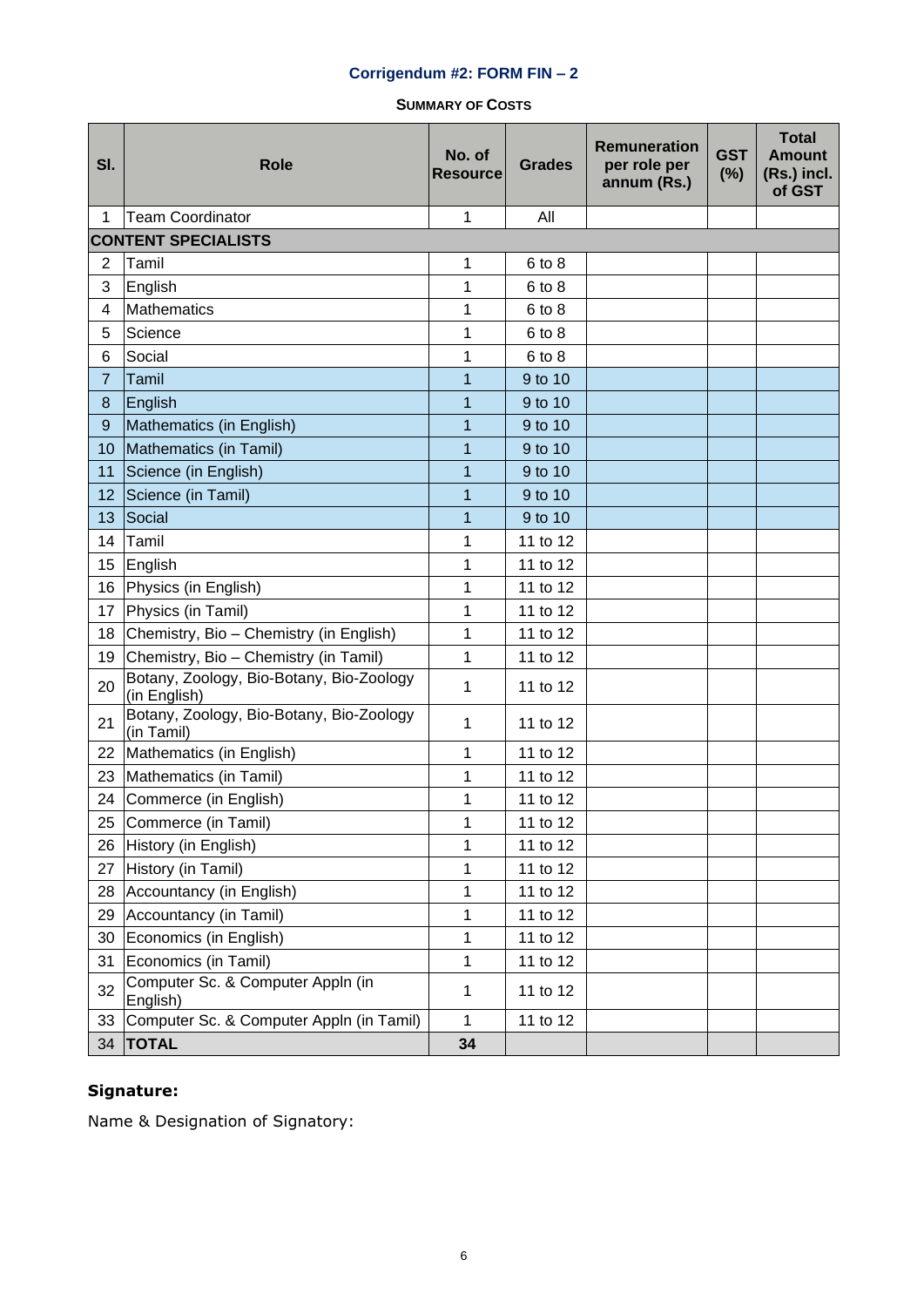#### Note:

- 1. The amount entered in Row 23 should equal the fee quoted in Form FIN 1.
- 2. Remuneration per month shall be the Remuneration per role per annum (Rs.) divided by 12.
- 3. Remuneration per day shall be the Remuneration per month divided by 22.
- 4. While the firm is free to quote average price rate for different categories, the Authority reserves the right to seek clarifications in case variations in the above rate, over the various categories, are beyond explicable limits.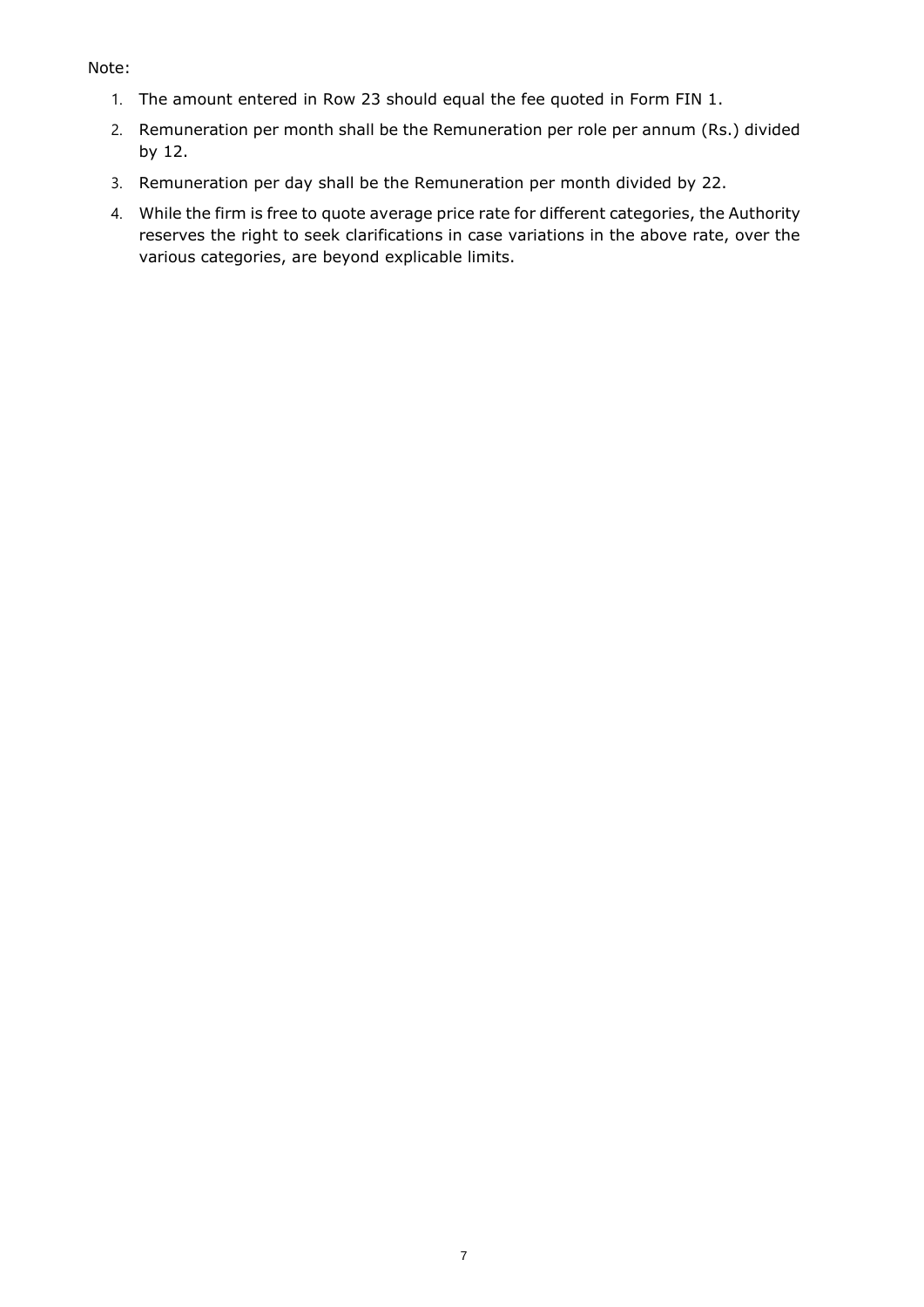# **Corrigendum #3: Proposal Evaluation (B4) – Evaluation Criteria**

Clause 5 is modified as below:

| SI.                             | <b>Criteria</b>                           | <b>Revised Scoring Criteria</b>                                                                                                                                                                                                                                                                                                                                           |  |  |
|---------------------------------|-------------------------------------------|---------------------------------------------------------------------------------------------------------------------------------------------------------------------------------------------------------------------------------------------------------------------------------------------------------------------------------------------------------------------------|--|--|
| 5.                              | Profiles of<br>individuals<br>(50 points) | <b>Content Specialists (45 points):</b>                                                                                                                                                                                                                                                                                                                                   |  |  |
|                                 |                                           | The points shall be divided equally among the specialists required based<br>on the Components for which the Bidder decides to bid.                                                                                                                                                                                                                                        |  |  |
|                                 |                                           | <b>Educational Qualifications:</b>                                                                                                                                                                                                                                                                                                                                        |  |  |
|                                 |                                           | At least one of the Content Specialists in each subject, across Class 6<br>$\blacksquare$<br>to 12 should be a Masters in the selected subject $+$ Bachelor's degree<br>in Education.                                                                                                                                                                                     |  |  |
|                                 |                                           | All others will have a Bachelor's Degree + Masters in the selected<br>$\blacksquare$<br>subject. If the Specialist does not have a Masters degree, the Content<br>Specialist will include a 1-page note explaining why the expert should<br>subject matter specialist (and credentials/<br>be considered<br>a a<br>testimonials/ awards etc. will be considered in lieu). |  |  |
|                                 |                                           | Preference will be given to candidates who have worked on question<br>$\blacksquare$<br>creation for NCERT/ other SCERT/ ICSE/ ISC.                                                                                                                                                                                                                                       |  |  |
|                                 |                                           | Preference will be given to candidates who have experience in<br>٠<br>developing pedagogy/ teacher training manuals/ teacher training.                                                                                                                                                                                                                                    |  |  |
|                                 |                                           | All Content Specialists should have at least 5 years' experience in<br>٠<br>teaching/ content development for the selected subject. Content<br>Specialists with a Master's degree will be considered with 3 years'<br>experience also.                                                                                                                                    |  |  |
|                                 |                                           | Should have worked on at least one similar project, of similar scale, and<br>$\blacksquare$<br>complexity.                                                                                                                                                                                                                                                                |  |  |
|                                 |                                           | Should have the ability to review content in English and Tamil<br>$\blacksquare$<br>(depending on the post for which the Specialist's CV has been included).                                                                                                                                                                                                              |  |  |
| <b>Deployment of resources:</b> |                                           |                                                                                                                                                                                                                                                                                                                                                                           |  |  |
|                                 |                                           | On award, the Authority and the Bidder will arrive at a deployment<br>٠<br>schedule for the experts that will have to be deployed on the project.<br>30 days deployment time will be given for the deployment of experts.                                                                                                                                                 |  |  |